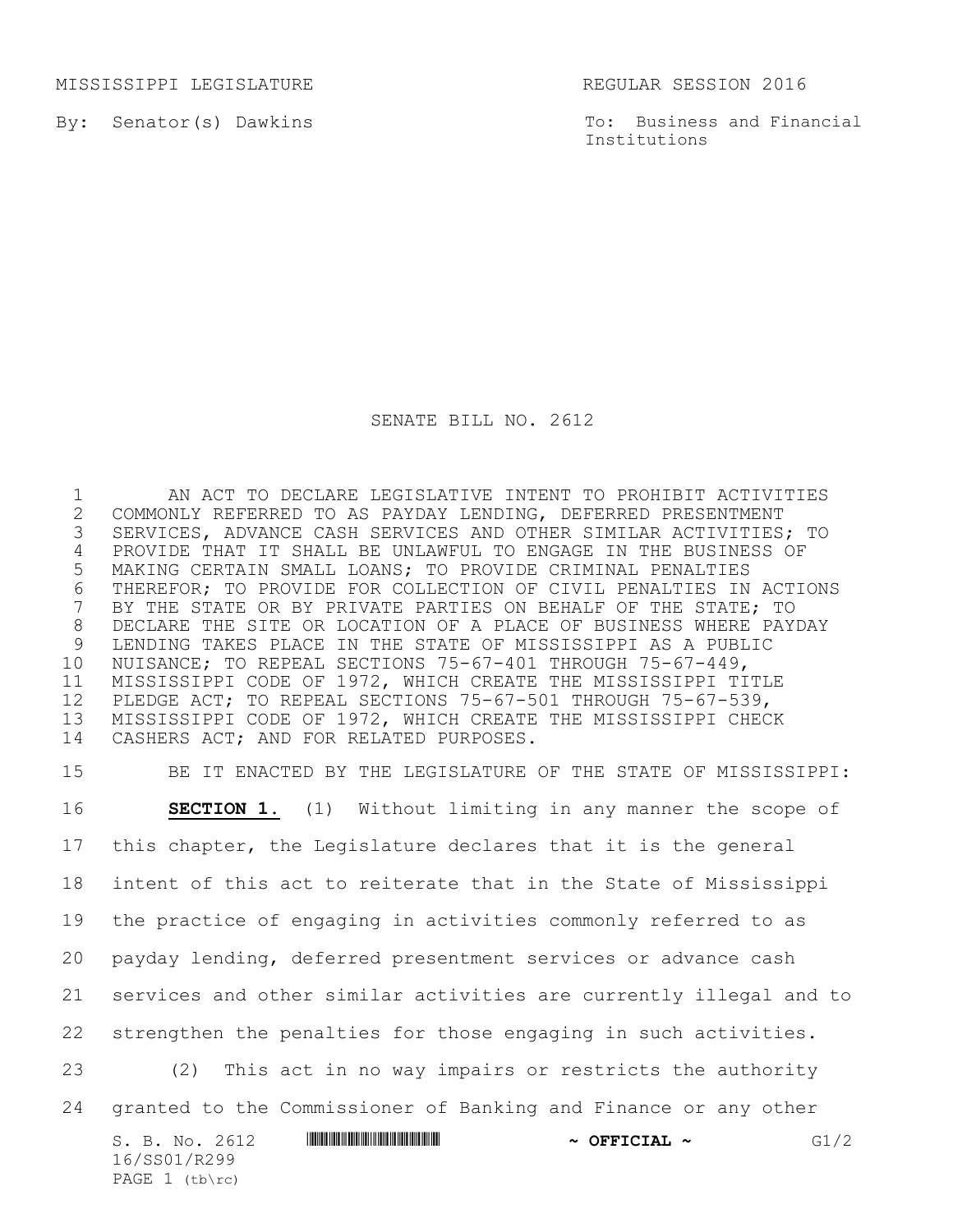regulatory authority with concurrent jurisdiction over the matters stated in this act.

 **SECTION 2.** (1) It shall be unlawful for any person to engage in any business, in whatever form transacted, including, but not limited to, by mail, electronic means, the Internet or telephonic means, which consists in whole or in part of making, offering, arranging or acting as an agent in the making of loans of Three Thousand Dollars (\$3,000.00) or less unless: (a) Such person is engaging in financial transactions permitted pursuant to:

 (i) Title 81, Mississippi Code of 1972; (ii) The laws regulating the sale of checks, Section 75-15-1 et seq.;

 (iii) Chapter 17 of Title 75, relating to interest and usury, and revolving charge agreements;

 (b) Such loans are lawful under the terms of: (i) Chapter 19 of Title 63, the "Motor Vehicle Sales Finance Law";

 (ii) Articles 3 and 5 of Chapter 67 of Title 75, relating to small loan companies; or

 (iii) Article 7 of Chapter 67 of Title 75, relating to pawnbrokers;

 (c) Such person is a bank or thrift chartered under the laws of the United States, a bank chartered under the laws of another state and insured by the Federal Deposit Insurance

| S. B. No. 2612 | $\sim$ OFFICIAL $\sim$ |
|----------------|------------------------|
| 16/SS01/R299   |                        |
| PAGE 2 (tb\rc) |                        |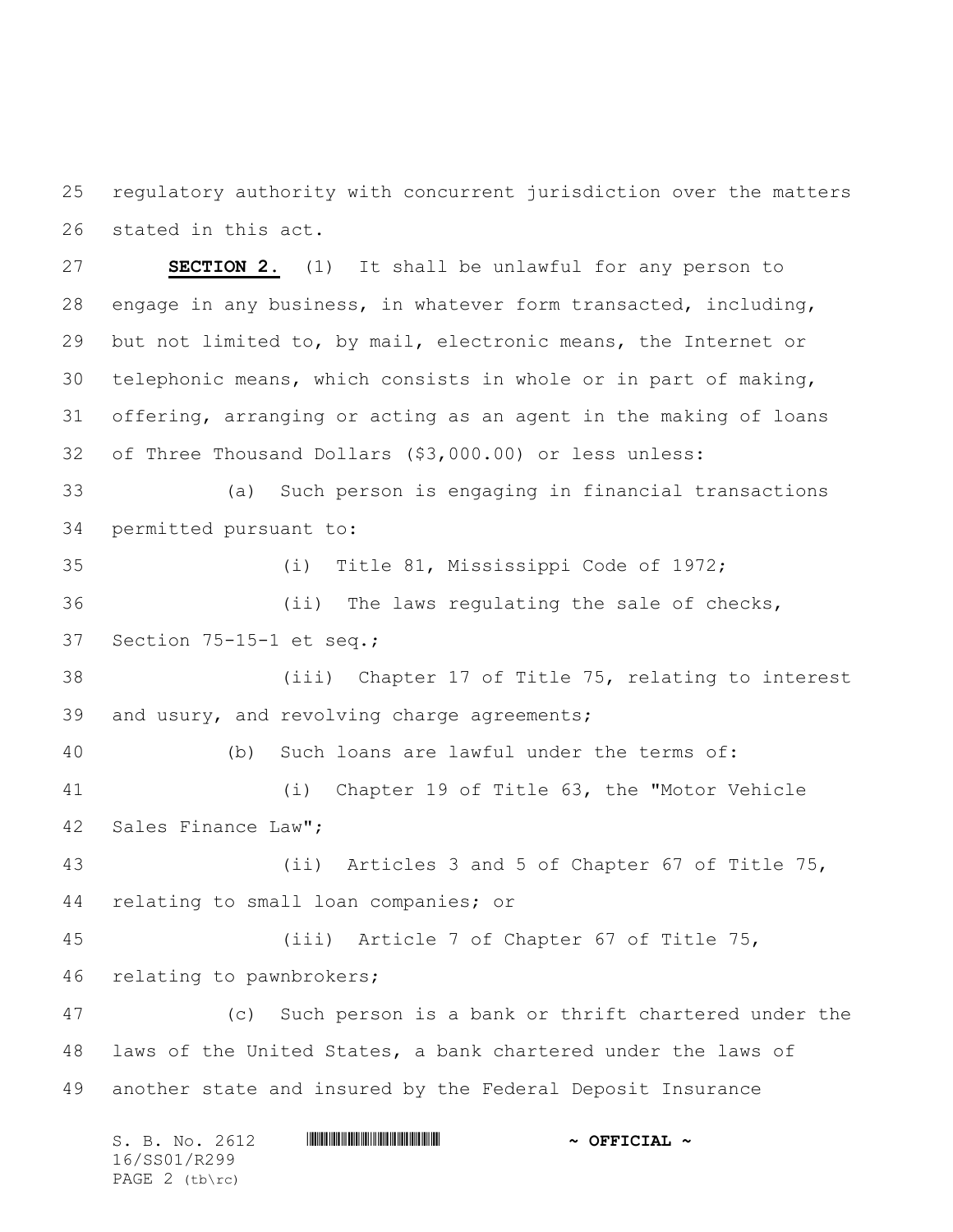Corporation, or a credit card bank and is not operating in violation of the federal and state laws applicable to its charter; or

 (d) Such loan is made as a tax refund anticipation loan. In order to be exempt under this paragraph, the tax refund anticipation loan must be issued using a borrower's filed tax return and the loan cannot be for more than the amount of the borrower's anticipated tax refund. Tax returns that are prepared but not filed with the proper government agency will not qualify for a loan exemption under this paragraph.

 (2) Subject to the exceptions in subsection (1) of this section, this section shall apply with respect to all transactions in which funds are advanced to be repaid at a later date, notwithstanding the fact that the transaction contains one or more other elements. Without limiting the generality of the foregoing, the advance of funds to be repaid at a later date shall be subject to this section, notwithstanding the fact that the transaction also involves:

 (a) The cashing or deferred presentment of a check or other instrument;

 (b) The selling or providing of an item, service, or commodity incidental to the advance of funds;

 (c) Any other element introduced to disguise the true nature of the transaction as an extension of credit; or

S. B. No. 2612 **\*\*\*\* A SEP A REPORT A POST OF PLACE A REPORT OF PLACE A SEP** 16/SS01/R299 PAGE 3 (tb\rc)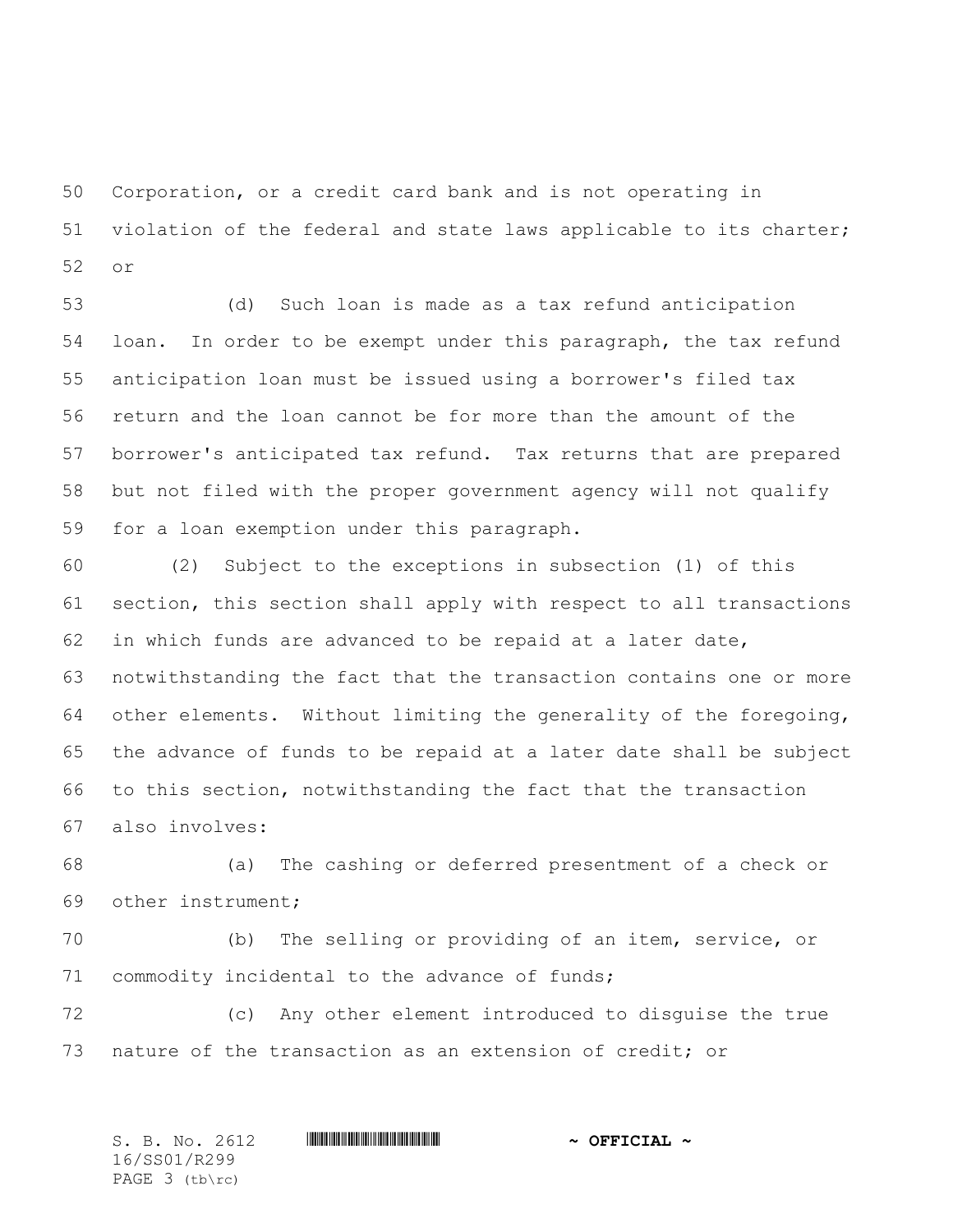(d) Any arrangement by which a de facto lender purports to act as the agent for an exempt entity. A purported agent shall be considered a de facto lender if the entire circumstances of the transaction show that the purported agent holds, acquires or maintains a predominant economic interest in the revenues generated by the loan.

 (3) (a) A payday lender shall not include in any loan contract made with a resident of this state any provision by which the laws of a state other than Mississippi shall govern the terms and enforcement of the contract, nor shall the loan contract designate a court for the resolution of disputes concerning the contract other than a court of competent jurisdiction in and for the county in which the borrower resides or the loan office is located.

 (b) An arbitration clause in a payday loan contract shall not be enforceable if the contract is unconscionable. In determining whether the contract is unconscionable, the court shall consider the circumstances of the transaction as a whole, including, but not limited to:

93 (i) The relative bargaining power of the parties; (ii) Whether arbitration would be prohibitively 95 expensive to the borrower in view of the amounts in controversy; (iii) Whether the contract restricts or excludes damages or remedies that would be available to the borrower in court, including the right to participate in a class action;

| S. B. No. 2612 | $\sim$ OFFICIAL $\sim$ |
|----------------|------------------------|
| 16/SS01/R299   |                        |
| PAGE 4 (tb\rc) |                        |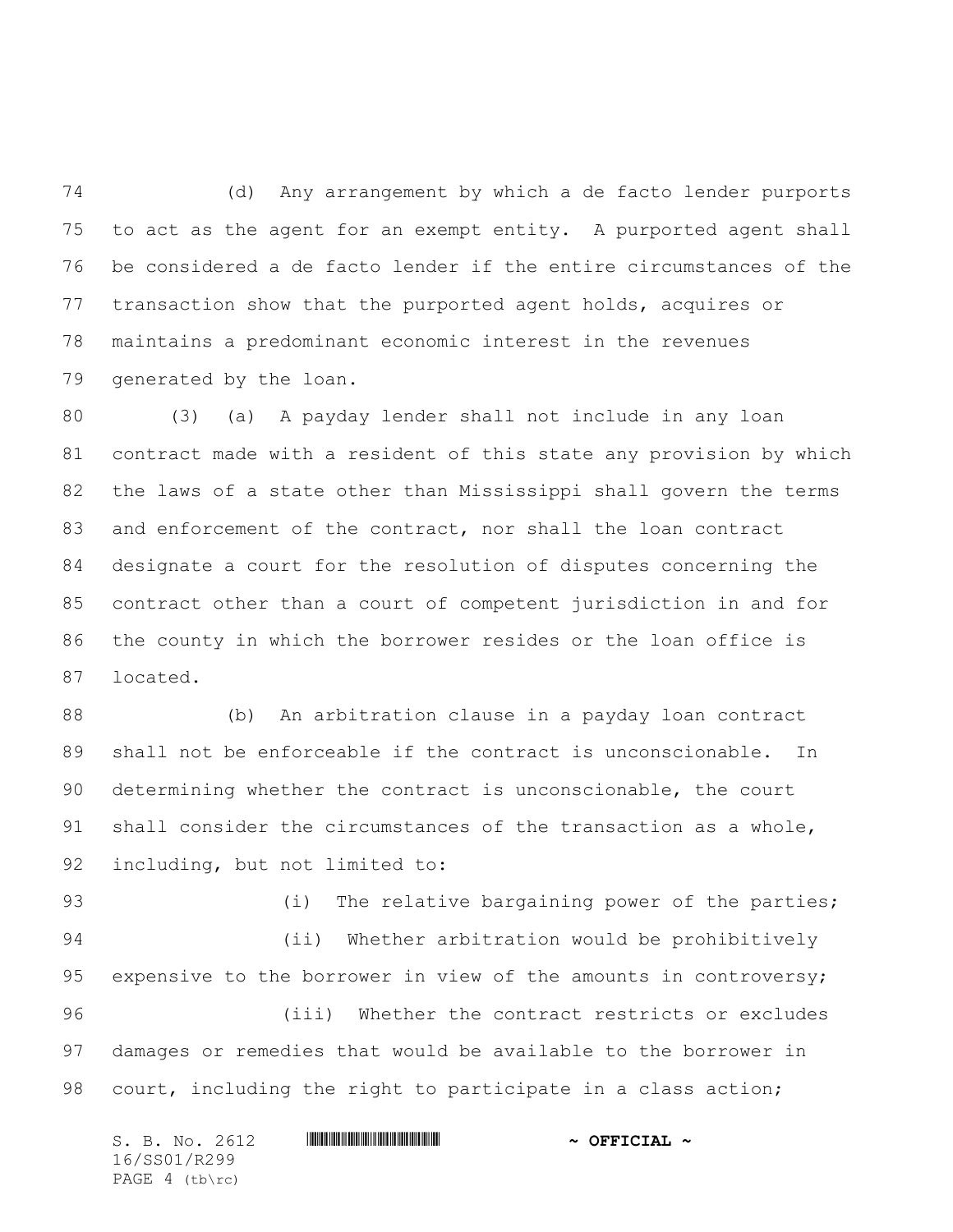(iv) Whether the arbitration would take place outside the county in which the loan office is located or any other place that would be unduly inconvenient or expensive in view 102 of the amounts in controversy; and

 (v) Any other circumstance that might render the contract oppressive.

 (4) Any person who violates Section 2(1) or (2) of this act shall be guilty of a misdemeanor of a high and aggravated nature and upon conviction thereof shall be punished by imprisonment for not more than one (1) year or by a fine not to exceed Five Thousand Dollars (\$5,000.00), or both fine and imprisonment. Each loan transaction shall be deemed a separate violation of this section. Any person who aids or abets such a violation, including any arbiter or arbitration company, shall likewise be guilty of a misdemeanor of a high and aggravated nature and shall be punished as set forth in this subsection. If a person has been convicted of violations of Section 2(1) or (2) of this act on three (3) prior occasions, then all subsequent convictions shall be considered felonies punishable by a fine of Ten Thousand Dollars (\$10,000.00) or five (5) years imprisonment, or both.

 **SECTION 3.** Any person who violates Section 2(1) or (2) of this act shall be barred from the collection of any indebtedness created by said loan transaction and said transaction shall be void ab initio, and any person violating the provisions of Section 2(1) or (2) of this act shall in addition be liable to the

S. B. No. 2612 **\*\*\*\* A SEPTE ALEXANDER \*\*\* A SEPTE ALEXANDER \*\*\*** 16/SS01/R299 PAGE 5 (tb\rc)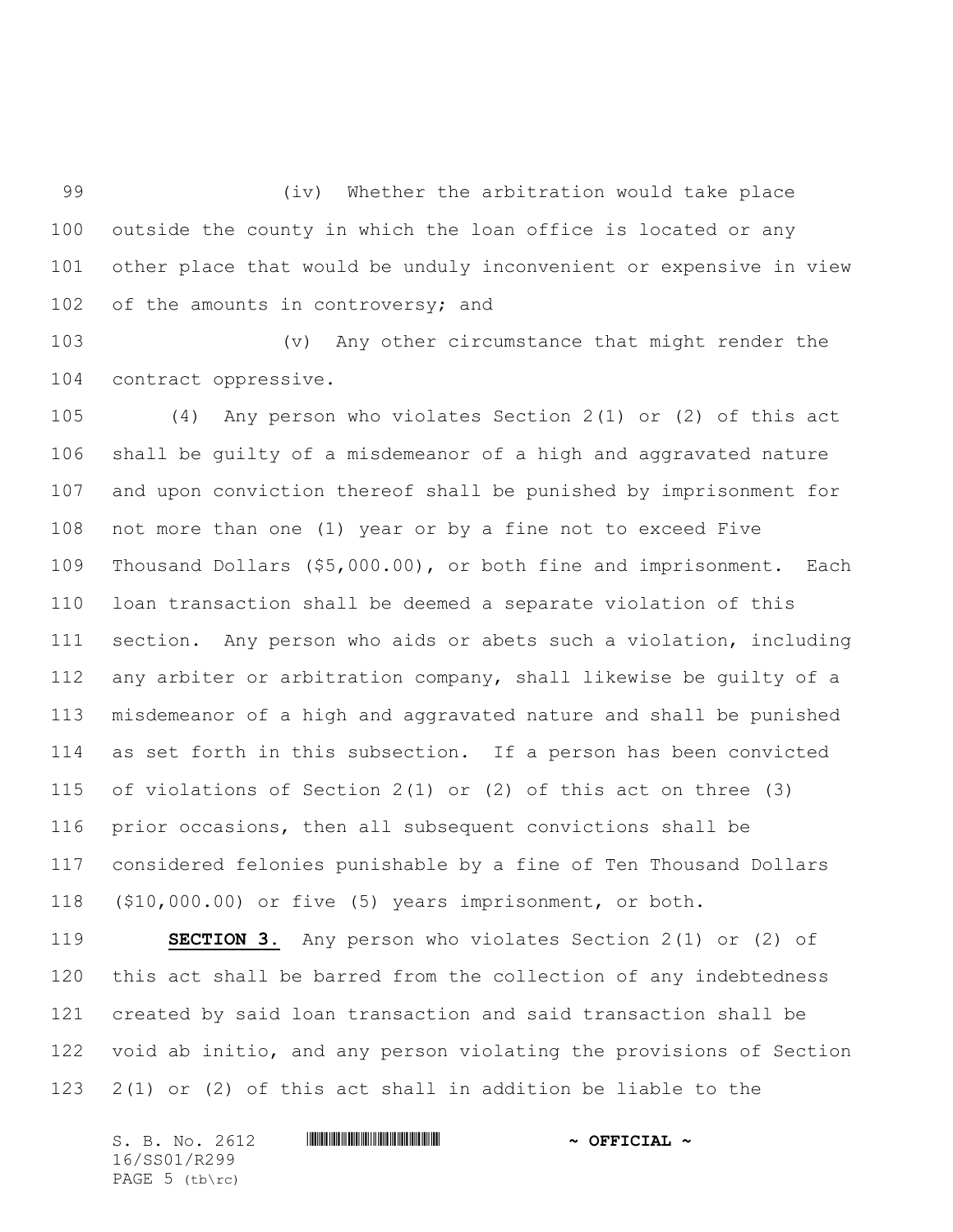borrower in each unlawful transaction for three (3) times the amount of any interest or other charges to the borrower. A civil action under Section 2 of this act may be brought on behalf of an individual borrower or on behalf of an ascertainable class of borrowers. In a successful action to enforce the provisions of this chapter, a court shall award a borrower, or class of borrowers, costs including reasonable attorneys' fees.

 **SECTION 4.** (1) Any person who violates Section 2(1) or (2) of this act shall be liable to the state for a civil penalty equal to three (3) times the amount of any interest or charges to the borrowers in the unlawful transactions.

 (2) A civil action under this section may be brought by the Attorney General, any district attorney, or a private party. Where a successful civil action is brought by a district attorney, one-half (1/2) of the damages recovered on behalf of the state shall be distributed to the counties comprising the judicial district of such district attorney, pro rata according to the population of the counties.

 **SECTION 5.** In regard to any loan transaction that is alleged to be in violation of Section 2(1) of this act, the trial court shall be authorized to review the terms of the transaction in their entirety in order to determine if there has been any contrivance, device or scheme used by the lender in order to avoid the provisions of Section 2(1) of this act. The trial court shall not be bound in making such determination by the parole evidence

S. B. No. 2612 **\*\*\*\* A SEPTE ALEXANDER \*\*\* A SEPTE ALEXANDER \*\*\*** 16/SS01/R299 PAGE 6 (tb\rc)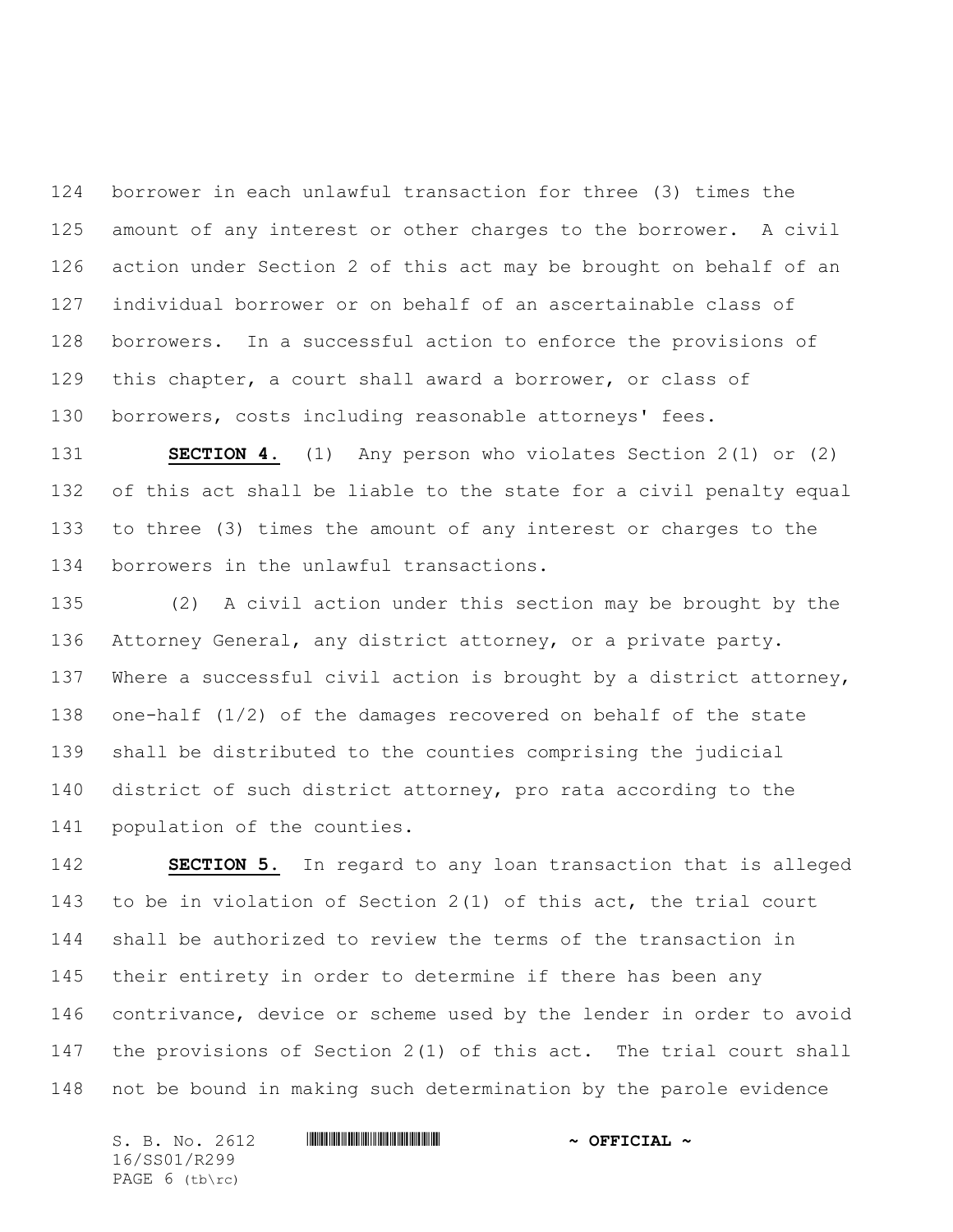rule or by any written contract but shall be authorized to determine exactly whether the loan transaction includes the use of a scheme, device or contrivance and whether in reality the loan is in violation of the provisions of Section 2(1) of this act based upon the facts and evidence relating to that transaction and similar transactions being made in the State of Mississippi. If any entity involved in soliciting or facilitating the making of payday loans purports to be acting as an agent of a bank or thrift, then the court shall be authorized to determine whether the entity claiming to act as agent is in fact the lender. Such entity shall be presumed to be the lender if, under the totality of the circumstances, it holds, acquires or maintains a predominant economic interest in the revenues generated by the loan. Furthermore, the trial court shall further be authorized to investigate all transactions involving gift cards, telephone cards, the sale of goods or services, computer services or the like which may be tied to such loan transactions and are an integral part thereof in order to determine whether any such transaction is in fact a contrivance, scheme or device used by the payday lender in order to evade the provisions of Section 2(1) of this act.

 **SECTION 6.** The site or location of a place of business where payday lending takes place in the State of Mississippi is declared a public nuisance.

S. B. No. 2612 **\*\*\*\* A SEP A REPORT A POST OF PLACE A REPORT OF PLACE A SEP** 16/SS01/R299 PAGE 7 (tb\rc)